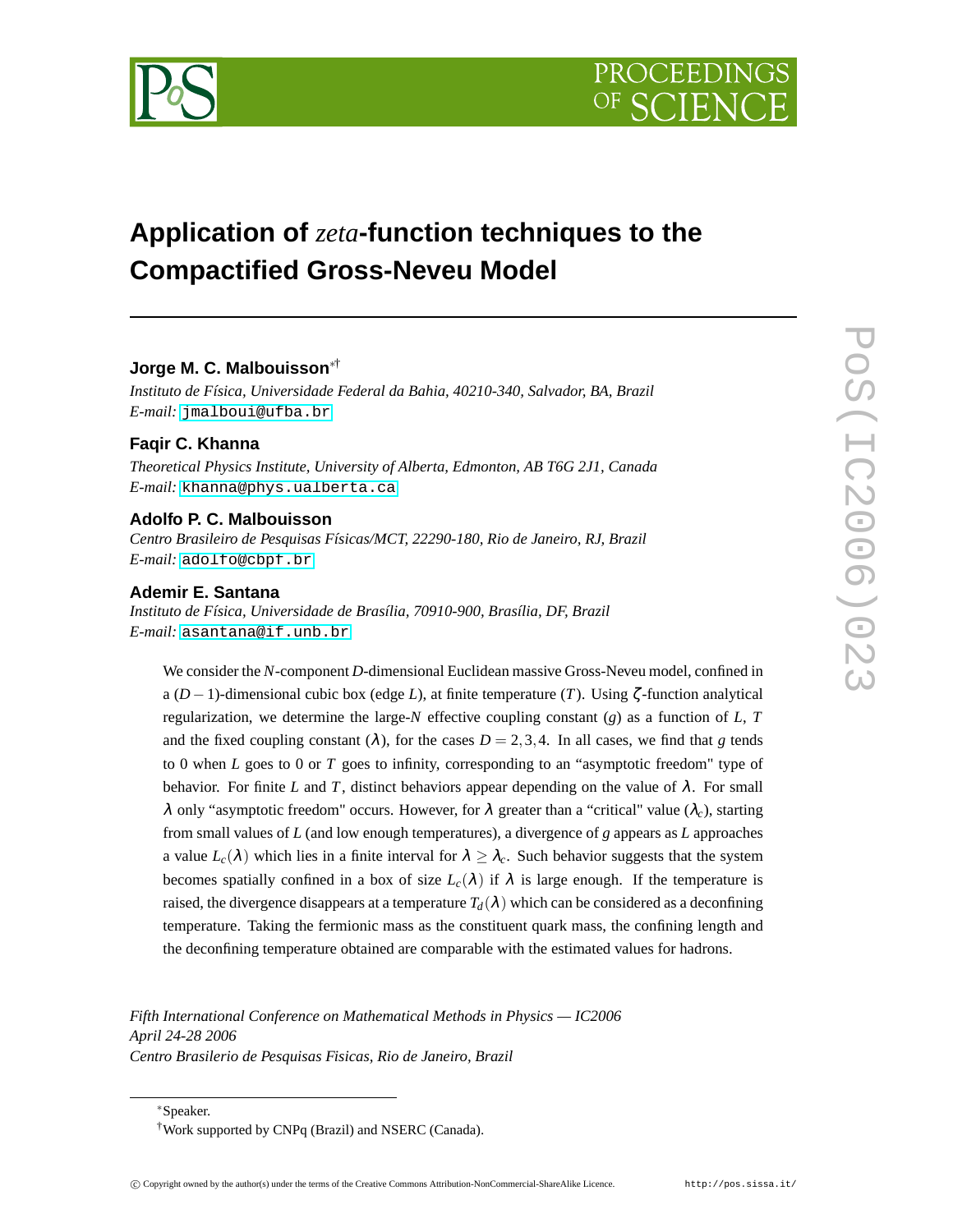## **1. Introduction**

The difficulty of handling analytically QCD has stimulated, over the last decades, the use of phenomenological approaches and the study of effective, simplified, theories to get clues of the behavior of hadronic systems. In the realm of effective field theories, renormalizability is not a definitive requirement for a theoretical model to have a physical meaning. The simplest effective model which may be conceived to describe quark interactions, is a direct four-fermion coupling where the gluon fields are integrated out and all color degrees of freedom are ignored, in a way similar to the Fermi treatment of the weak interaction; this corresponds to the Gross-Neveu (GN) model [\[1\]](#page-14-0), considered in space-time dimension  $D = 4$ . In fact, the Gross-Neveu model is not renormalizable (perturbatively) for dimensions greater than  $D = 2$  but, for  $D = 3$ , the *N*-component massive Gross-Neveu model has been constructed in the the large-*N* limit [\[2\]](#page-14-0).

In this report we generalize previous work on the 3-*D* Gross-Neveu model with one compactified spatial dimension, at zero [\[3\]](#page-14-0) and finite [\[4\]](#page-14-0) temperatures, to arbitrary dimension *D*, studying particularly the cases  $D = 2,3,4$  with all spatial dimensions compactified. We consider the GN massive model in *D* dimensions at finite temperature with  $d \le D$  compactified coordinates, one of them being the imaginary time whose compactification length is the inverse temperature. The compactification of spatial dimensions, engendered through a generalization of the Matsubara procedure (antiperiodic boundary conditions), correspond to consider the system contained in a parallelepiped "box" with bag model boundary conditions on its faces [\[5,](#page-14-0) [6\]](#page-14-0). In other words, our system is defined inside a spatial region in thermal equilibrium at some temperature. We study the behavior of the system as a function of its size and of the temperature. The large-N GN model, in arbitrary dimension *D*, will be regularized along the lines of the previous papers, that is, by subtracting polar terms coming from Epstein-Hurwitz generalized *zeta*-functions. We show that the model treated in this way has the same structure for all values of *D*, which allows us to conjecture that it would have a sense, in particular for the space-time dimension  $D = 4$ . This assumption is reinforced *a posteriori* by the fact that the numerical results for the confining spatial dimensions and the deconfining temperature are of the same order of magnitude of the corresponding values for  $D = 2$  and  $D = 3$ , and moreover are in the right ballpark of the experimentally measured values.

Similar ideas have been applied in different physical situations: for spontaneous symmetry breaking in the compactified  $\phi^4$  model [\[7,](#page-14-0) [8\]](#page-14-0); for second-order phase transitions in superconducting films, wires and grains [\[9\]](#page-14-0); for the Casimir effect for bosons [\[10\]](#page-14-0) and for fermions in a box [\[11\]](#page-14-0). For the Gross-Neveu model, discussed in the present paper, we obtain simultaneously asymptotic freedom type of behavior and spatial confinement, for low enough temperatures. We also show that, as the temperature is increased, a deconfining transition occurs. We calculate the values of the confining lengths and the deconfining temperature and compare the results with the values obtained from experiments and lattice calculations.

# **2. Compactified Gross-Neveu model**

We consider the Wick-ordered, massive, *N*-component Gross-Neveu model in a *D*-dimensional Euclidean space, described by the Lagrangian density

$$
\mathcal{L} = \tilde{\psi}(x)(i\overline{y} + m)\psi(x) : + \frac{u}{2} (\tilde{\psi}(x)\psi(x))^{2}, \qquad (2.1)
$$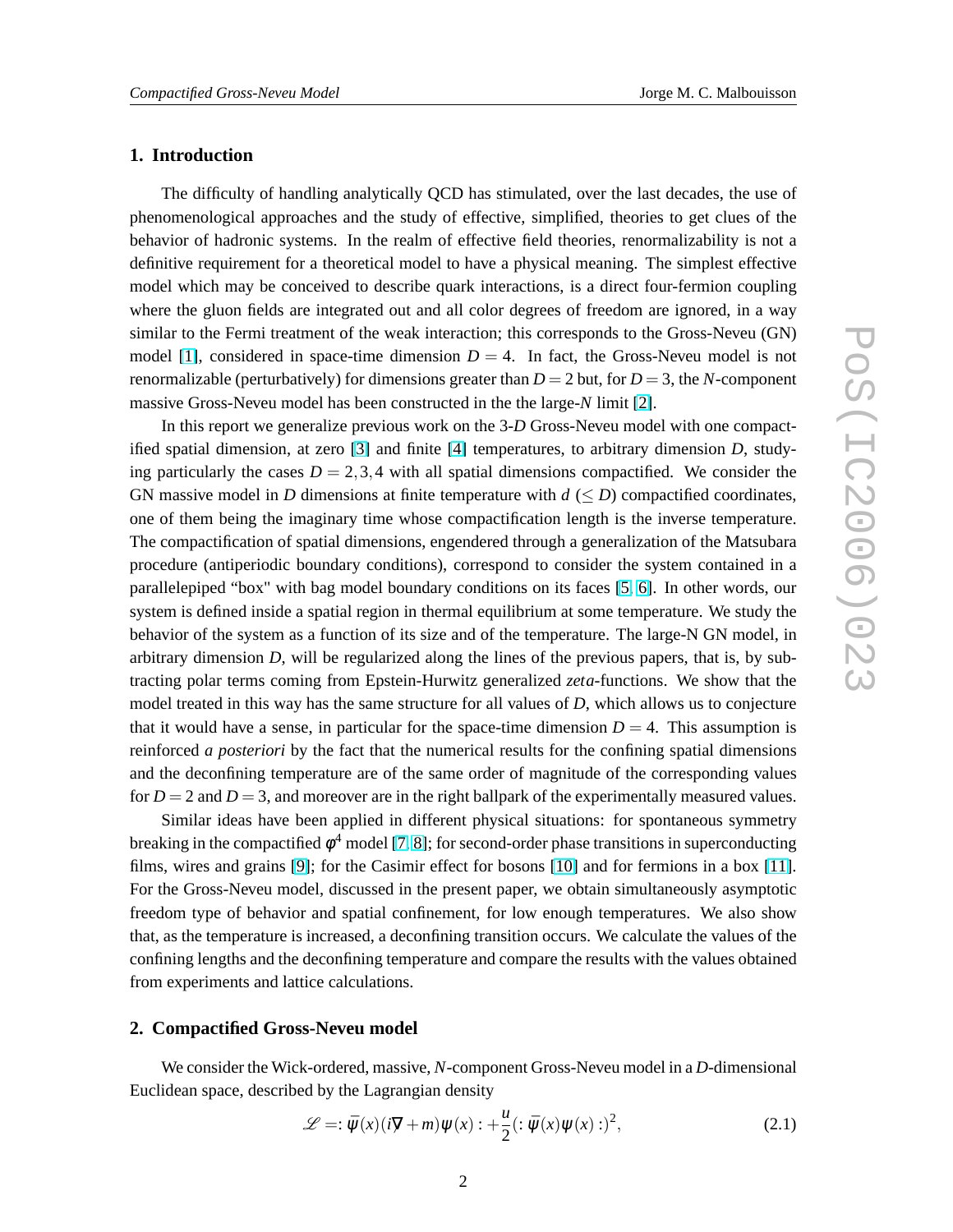<span id="page-2-0"></span>where *m* is the mass, *u* is the coupling constant, *x* is a point of  $\mathbb{R}^D$  and the  $\gamma$ 's are the Dirac matrices. The quantity  $\psi(x)$  is a spin  $\frac{1}{2}$  field having *N* (flavor) components,  $\psi^a(x)$ ,  $a = 1, 2, ..., N$ , and summation over flavor and spin indices is understood. We shall take the large-*N* limit ( $N \rightarrow \infty$ ), which permits considerable simplification. We use natural units,  $\hbar = c = k_B = 1$ .

The objective is to determine of the renormalized large-*N* (*effective*) coupling constant when *d*  $(\leq D)$  Euclidean coordinates, say  $x_1, \ldots, x_d$ , are compactified. The compactification is engendered via a generalized Matsubara prescription, which corresponds to consider the system with topology  $S^{1_1} \times \cdots S^{1_d} \times R^{D-d}$ . In other words, the coordinates  $x_i$  are restricted to segments of length  $L_i$  (*i* = 1,2,....*d*), with the field  $\psi(x)$  satisfying anti-periodic boundary conditions. If we choose one of the coordinates to represent the imaginary (Euclidean) time (say  $x_d$ ), such scheme leads to the system at finite temperature, with *d* −1 compactified spatial dimensions; in this case, *L<sup>d</sup>* would stand for  $\beta = 1/T$ , the inverse of the temperature. Otherwise, with all  $x_i$  referring to spatial coordinates, the model refers to compactified *d* dimensions at  $T = 0$ . For fermions, spatial compactification corresponds to the system be constrained by bag model boundary conditions (no outgoing currents) [\[5,](#page-14-0) [6\]](#page-14-0), to "live" inside a *d*-dimensional parallelepiped "box" whose parallel faces are separated by distances  $L_i$  ( $i = 1, 2, \dots d$ ) [\[5,](#page-14-0) [6\]](#page-14-0). In any case, to describe the model with *d* compactified Euclidean coordinates, the Feynman rules should be modified following the Matsubara replacements

$$
\int \frac{dk_i}{2\pi} \to \frac{1}{L_i} \sum_{n_i = -\infty}^{+\infty} , \quad k_i \to \frac{2\pi (n_i + \frac{1}{2})}{L_i} , \quad i = 1, 2, \dots, d. \tag{2.2}
$$

The large-*N* effective coupling constant between the fermions will be defined in terms of the four-point function at zero external momenta. At leading order in  $\frac{1}{N}$ , summing chains of one-loop (bubble) diagrams, the  ${L_i}$ -dependent four-point function has the formal expression

$$
\Gamma_{Dd}^{(4)}(0;\{L_i\},u) = \frac{u}{1 + Nu \Sigma_{Dd}(\{L_i\})},
$$
\n(2.3)

where the  ${L_i}$ -dependent Feynman one-loop diagram is given by

$$
\Sigma_{Dd}(\lbrace L_i \rbrace) = \frac{1}{L_1 \cdots L_d} \sum_{\lbrace n_i \rbrace = -\infty}^{\infty} \int \frac{d^{D-d}k}{(2\pi)^{D-d}} \left[ \frac{m^2 - k^2 - \sum_{i=1}^d v_i^2}{\left( k^2 + \sum_{i=1}^d v_i^2 + m^2 \right)^2} \right];
$$
(2.4)

in the above expression,  $v_i = 2\pi (n_i + \frac{1}{2})$  $\frac{1}{2}$ / $L_i$  (*i* = 1,...,*d*) are the Matsubara frequencies and **k** stands for a continuous  $(D - d)$ -dimensional vector in momentum space.

To define a renormalized effective coupling constant, we have to handle the ultraviolet divergences of  $\Sigma_{Dd}(\{L_i\})$ . In order to simplify the use of regularization techniques, the following dimensionless quantities,  $b_i = (mL_i)^{-2}$  ( $i = 1, ..., d$ ) and  $q_j = k_j/2\pi m$  ( $j = d + 1, ..., D$ ), are introduced. In terms of these quantities, the one-loop diagram is written as

$$
\Sigma_{Dd}(\{b_i\}) = \Sigma_{Dd}(s; \{b_i\})|_{s=2}
$$
  
= 
$$
\frac{m^{D-2}}{4\pi^2} \sqrt{b_1 \cdots b_d} \left\{ \frac{1}{2\pi^2} U_{Dd}(s; \{b_i\}) - U_{Dd}(s-1; \{b_i\}) \right\} \Big|_{s=2},
$$
 (2.5)

where

$$
U_{Dd}(\mu;\{b_i\}) = \sum_{\{n_i\}=-\infty}^{\infty} \int \frac{d^{D-d}q}{\left[\mathbf{q}^2 + \sum_{j=1}^d b_j(n_j + \frac{1}{2})^2 + (2\pi)^{-2}\right]^{\mu}}.
$$
 (2.6)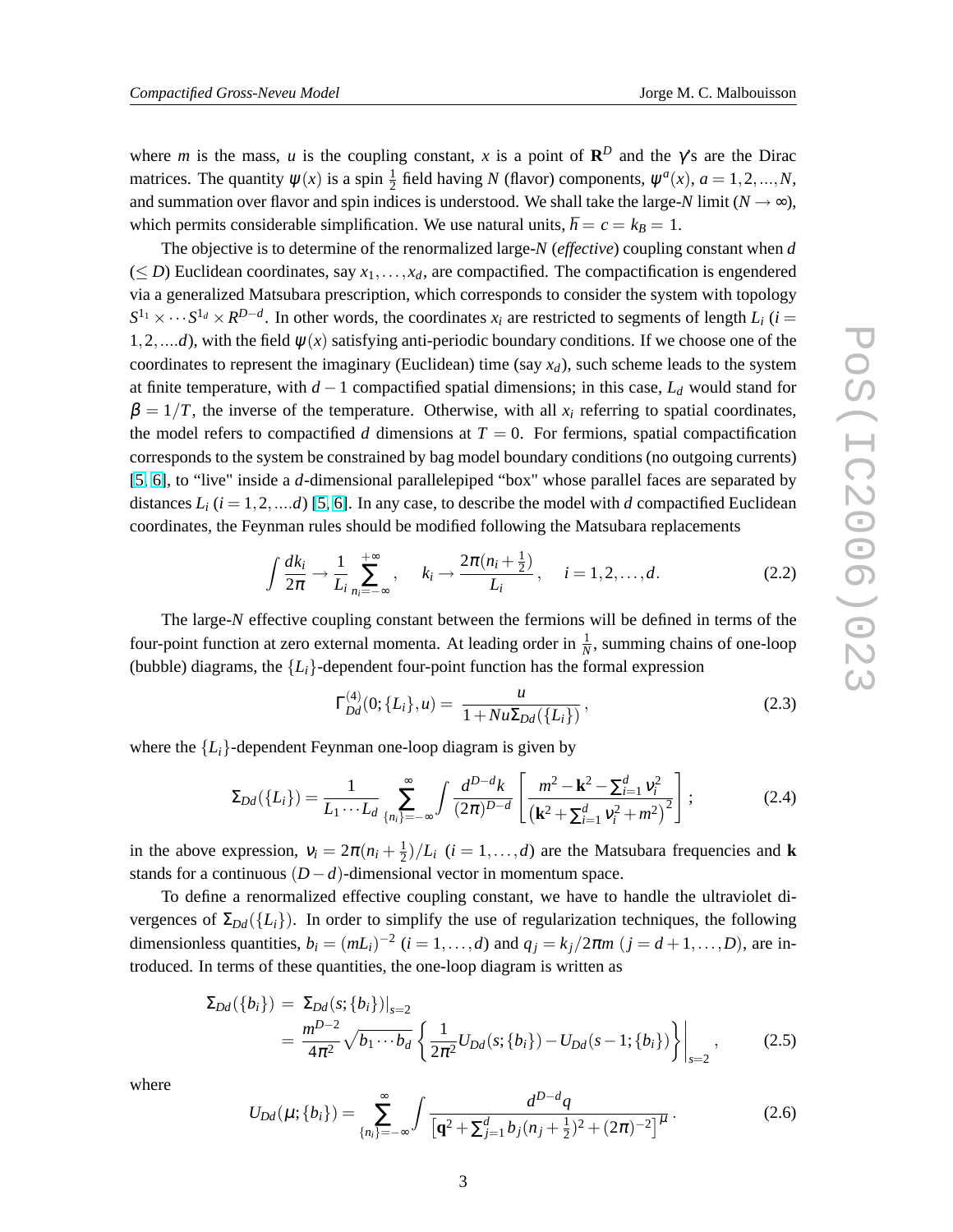<span id="page-3-0"></span>This shows explicitly that  $\Sigma_{Dd}$  has dimension of mass<sup>*D*−2</sup>, which is the inverse of the mass dimension of the coupling constant.

We shall use a modified minimal subtraction scheme, employing concurrently dimensional and analytical regularizations, where the terms to be subtracted are poles (for even  $D \ge 2$ ) of the Epstein-Hurwitz *zeta*−functions [\[3\]](#page-14-0). Thus, performing the integral over  $\mathbf{q} = (q_{d+1},...,q_D)$  in Eq. [\(2.6\)](#page-2-0), using well-known dimensional regularization formulas, we obtain

$$
U_{Dd}(\mu;\{b_i\}) = \pi^{\frac{D-d}{2}} \frac{\Gamma(\mu - \frac{D-d}{2})}{\Gamma(\mu)} \sum_{\{n_i\} = -\infty}^{\infty} \left[ \sum_{j=1}^{d} b_j \left( n_j + \frac{1}{2} \right)^2 + (2\pi)^{-2} \right]^{\frac{D-d}{2} - \mu}.
$$
 (2.7)

Transforming the summations over half-integers into sums over integers, Eq. (2.7) can be written as

$$
U_{Dd}(\mu;\{b_i\}) = \pi^{\frac{D-d}{2}} \frac{\Gamma(\mu - \frac{(D-d)}{2})}{\Gamma(\mu)} 4^{\eta} \left[ Z_d^{h^2}(\eta, b_1, \dots, b_d) - \sum_{i=1}^d Z_d^{h^2}(\eta, \dots, 4b_i, \dots) + \sum_{i < j=1}^d Z_d^{h^2}(\eta, \dots, 4b_i, \dots, 4b_j, \dots) - \dots + (-1)^d Z_d^{h^2}(\eta, 4b_1, \dots, 4b_d) \right], (2.8)
$$

where  $h = \pi^{-1}$ ,  $\eta = \mu - \frac{D-d}{2}$  $\frac{-d}{2}$  and

$$
Z_d^{h^2}(\eta, \{a_i\}) = \sum_{\{n_i\}=-\infty}^{\infty} \left[ \sum_{j=1}^d a_j n_j^2 + h^2 \right]^{-\eta}
$$
 (2.9)

is the multiple (*d*-dimensional) Epstein-Hurwitz *zeta*-function.

The function  $Z_d^{h^2}$  $d^h_d(\eta, \{a_i\})$  can be analytically extended to the whole complex  $\eta$ -plane [\[8\]](#page-14-0), through a generalization of the procedure presented in Refs. [\[12,](#page-14-0) [13\]](#page-14-0); for reviews of applications of *zeta*-function regularization, see also Ref. [\[14\]](#page-14-0). We find (see Appendix)

$$
Z_d^{h^2}(v, \{a_i\}) = \frac{\pi^{d/2}}{\sqrt{a_1 \cdots a_d} \Gamma(v)} \left[ \frac{1}{h^{2(v-d)}} \Gamma(v - \frac{d}{2}) \right.+4 \sum_{i=1}^d \sum_{n_i=1}^\infty \left( \frac{\pi n_i}{h \sqrt{a_i}} \right)^{v-\frac{d}{2}} K_{v-\frac{d}{2}} \left( \frac{2\pi h n_i}{\sqrt{a_i}} \right)+8 \sum_{i < j=1}^d \sum_{n_i, n_j=1}^\infty \left( \frac{\pi}{h} \sqrt{\frac{n_1^2}{a_1} + \frac{n_2^2}{a_2}} \right)^{v-\frac{d}{2}} K_{v-\frac{d}{2}} \left( 2\pi h \sqrt{\frac{n_1^2}{a_1} + \frac{n_2^2}{a_2}} \right) + \cdots+ 2^{d+1} \sum_{\{n_i\}=1}^\infty \left( \frac{\pi}{h} \sqrt{\frac{n_1^2}{a_1} + \cdots + \frac{n_d^2}{a_d}} \right)^{v-\frac{d}{2}} K_{v-\frac{d}{2}} \left( 2\pi h \sqrt{\frac{n_1^2}{a_1} + \cdots + \frac{n_d^2}{a_d}} \right), \tag{2.10}
$$

where  $K_{\alpha}(z)$  is the Bessel function of the third kind. This implies that the function  $U_{Dd}(\mu;\{b_i\})$ can also be analytically extended to the complex  $\mu$ -plane. Using the identity

$$
\sum_{j=1}^{N} \left(\frac{-1}{2}\right)^j \frac{N!}{j!(N-j)!} = \frac{1}{2^N}
$$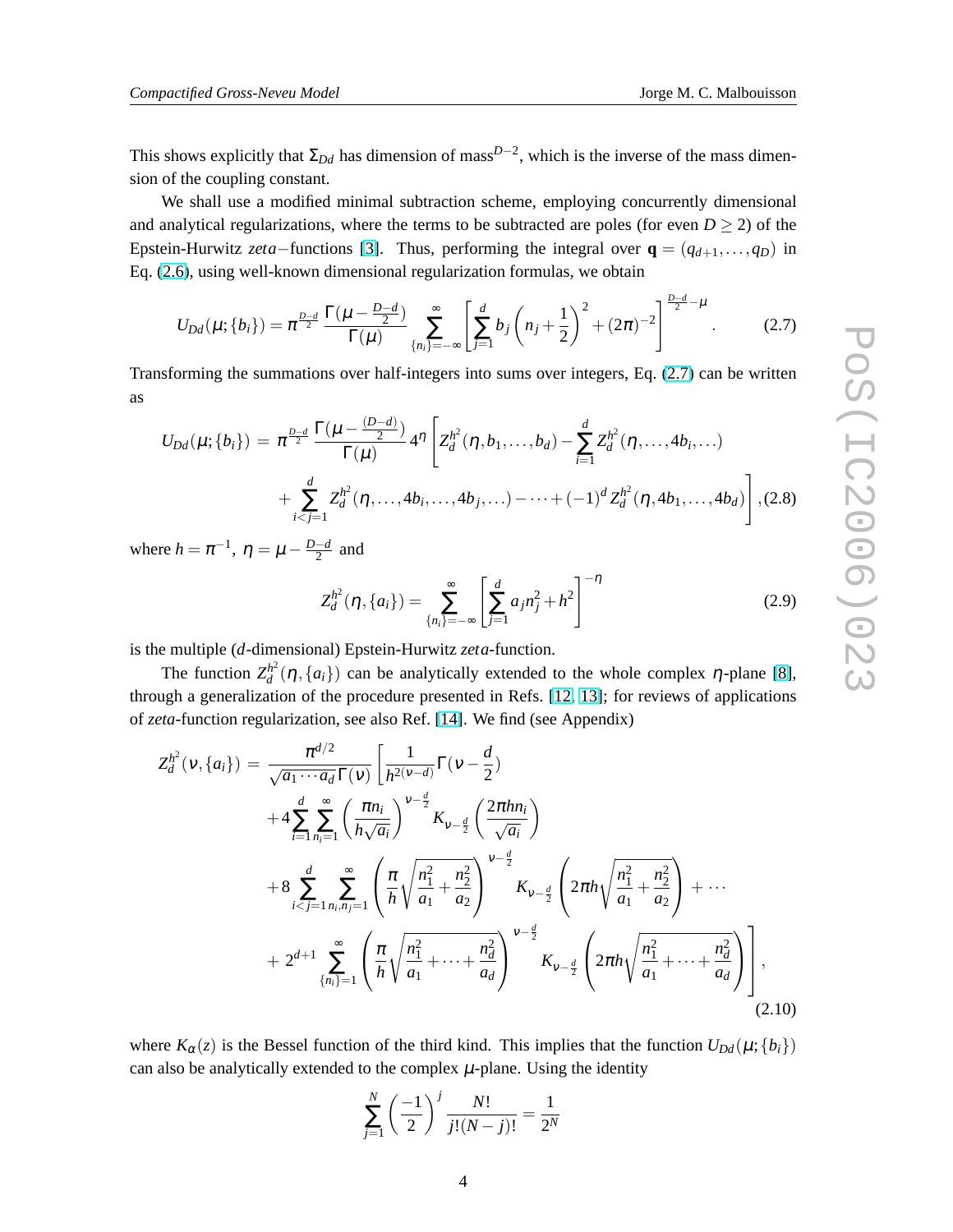<span id="page-4-0"></span>and grouping similar terms appearing in the parcels of Eq. [\(2.8\)](#page-3-0), we find

$$
U_{Dd}(\mu;\{b_i\}) = \frac{2^{2\mu - D} \pi^{2\mu - \frac{D}{2}}}{\Gamma(\mu)} \frac{1}{\sqrt{b_1 \cdots b_d}} \left[ \Gamma\left(\mu - \frac{D}{2}\right) + 2^{\frac{D}{2}} W_{Dd}(\mu;\{b_i\}) \right],
$$
 (2.11)

with  $W_{Dd}(\mu;\{b_i\})$  given by

$$
W_{Dd}(\mu;\{b_i\}) = 2^{1-\mu} \sum_{j=1}^d 2^{2j} \sum_{\{\rho_j\}} \sum_{\{c_{\rho_k}=1,4\}} \left( \prod_{k=1}^j \frac{(-1)^{c_{\rho_k}-1}}{\sqrt{c_{\rho_k}}} \right) F_{Dj}(\mu; c_{\rho_1} b_{\rho_1}, \dots, c_{\rho_j} b_{\rho_j}), \quad (2.12)
$$

where  $\{\rho_j\}$  stands for the set of all combinations of the indices  $\{1,2,\ldots,d\}$  with *j* elements and the functions  $F_{D_i}(\mu; a_1, \ldots, a_i)$  ( $j = 1, \ldots, d$ ) are defined by

$$
F_{Dj}(\mu;a_1,\ldots,a_j) = \sum_{n_1,\ldots,n_j=1}^{\infty} \left(2\sqrt{\frac{n_1^2}{a_1}+\cdots+\frac{n_j^2}{a_j}}\right)^{\mu-\frac{D}{2}} K_{\mu-\frac{D}{2}}\left(2\sqrt{\frac{n_1^2}{a_1}+\cdots+\frac{n_j^2}{a_j}}\right). \tag{2.13}
$$

The use of Eq. (2.11) leads directly to an analytic extension of  $\Sigma_{Dd}(s; \{b_i\})$  for complex values of *s*, within a vicinity of  $s = 2$ :

$$
\Sigma_{Dd}(s; \{b_i\}) = \frac{m^{D-2} \pi^{\frac{D}{2}}}{(2\pi)^{D-2(s-2)} \Gamma(s)} \left\{ (s-1-D) \Gamma\left(s-1-\frac{D}{2}\right) + \left[2^{\frac{D}{2}+1} W_{Dd}(s; \{b_i\}) - (s-1) 2^{\frac{D}{2}} W_{Dd}(s-1; \{b_i\}) \right] \right\}.
$$
\n(2.14)

We notice that the first term in this expression for  $\Sigma_{Dd}(s; \{b_i\})$ , involving the Γ-functions, does not depend on parameters  $b_i$ , that is, it is independent of the compactification lengths  $L_i$  ( $i = 1, \ldots, d$ ). For even dimensions  $D \ge 2$ , this term is divergent due to the poles of the Γ-functions. Since we are using a modified minimal subtraction scheme, where terms to be subtracted are poles appearing at the physical value  $s = 2$ , this term should be suppressed to give the renormalized single bubble function,  $\Sigma_{Dd}^R(\{b_i\})$ . For the sake of uniformity, this term is also subtracted in the case of odd dimensions, where no poles of the Γ-functions are present; in a such situation, we perform a finite renormalization. The second term, which depends on the compactification lengths *L<sup>i</sup>* and arises from the regular part of the analytical extension of the Epstein-Hurwitz *zeta*-functions, gives the renormalized one-loop diagram

$$
\Sigma_{Dd}^{R}(\{b_{i}\}) = \frac{m^{D-2}}{(2\pi)^{\frac{D}{2}}} \left[2W_{Dd}(2;\{b_{i}\}) - W_{Dd}(1;\{b_{i}\})\right].
$$
\n(2.15)

Notice that, replacing  $b_i$  by  $(mL_i)^{-2}$  in the above expression, we recover explicitly  $\Sigma_{Dd}^R({L_i})$ . Now, we proceed to analyze the behavior of the large-*N* coupling constant in various cases.

## **3. Large-***N* **renormalized coupling constant**

As it is usual in four-body interacting field theories, we shall define the coupling constant in terms of the four-point function at fixed external momenta, taking  $\mathbf{p} = 0$ . The coupling constant is then interpreted as measuring the strength of the interaction between the fermions. Thus, inserting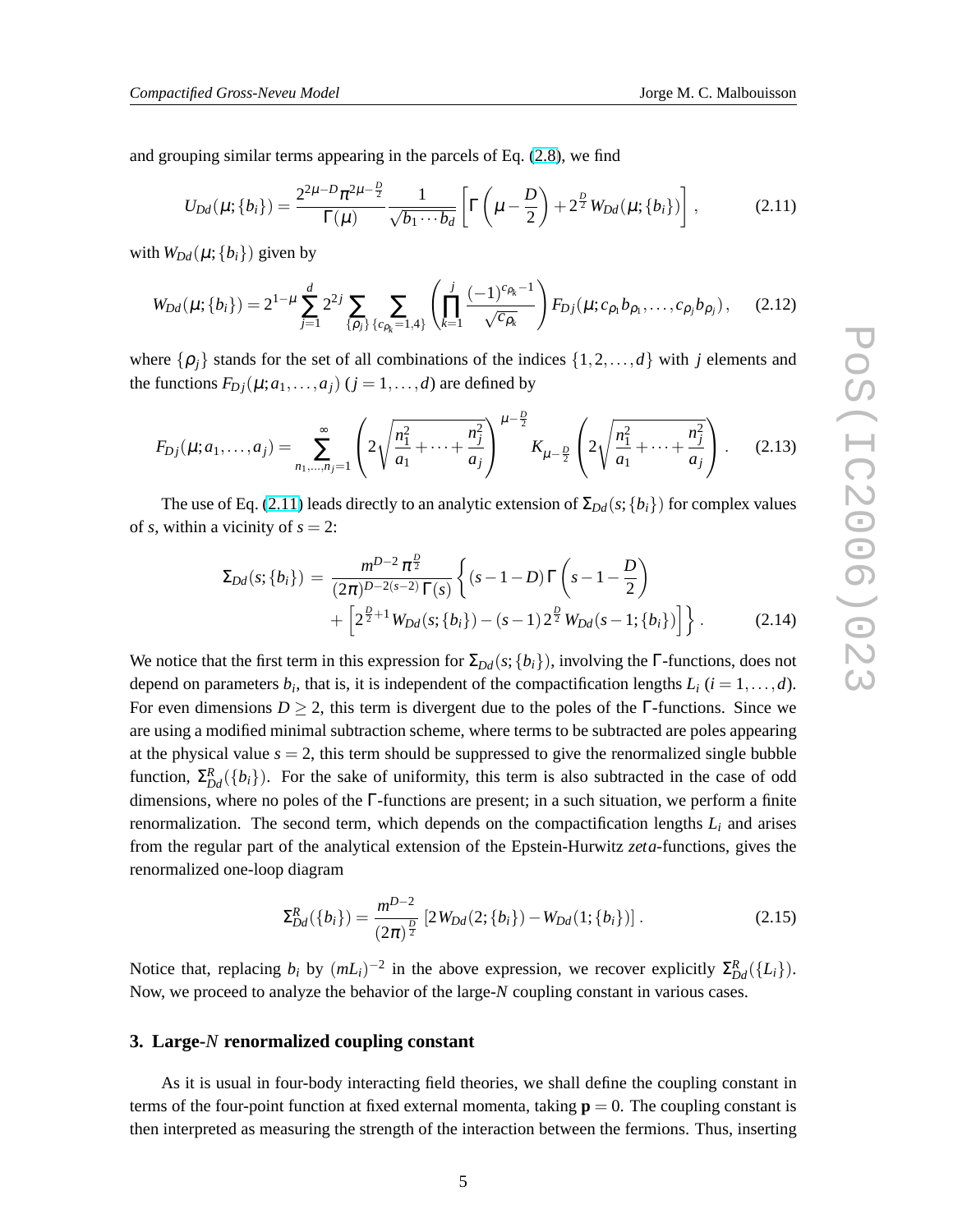<span id="page-5-0"></span> $\Sigma_{Dd}^R(\{b_i\})$  into Eq. [\(2.3\)](#page-2-0) and taking the limit  $N \to \infty$  and  $u \to 0$ , with  $Nu = \lambda$  fixed as usual, we find the large-*N* ( $\{b_i\}$ -dependent) renormalized coupling constant, for  $d \le D$ ) compactified dimensions, as

$$
g_{Dd}(\{b_i\}, \lambda) = \lim_{N \to \infty} \left[ N \Gamma_{Dd}^{(4)R}(0, \{b_i\}, u) \right] = \frac{\lambda}{1 + \lambda \Sigma_{Dd}^R(\{b_i\})}.
$$
 (3.1)

This is the basic result for subsequent analysis. Some general properties of the renormalized effective coupling constant can be obtained from the fact that the dependence of  $\Sigma_{Dd}^R$  on  $\{b_i\}$  is dictated by the Bessel functions of the third kind appearing in Eq. [\(2.13\)](#page-4-0).

First, notice that if all  $b_i$  tend to zero, that is, if  $\{L_i \to \infty\}$ , then  $\Sigma_{Dd}^R \to 0$  and therefore

$$
\lim_{\{L_i \to \infty\}} g_{Dd}(\{b_i\}, \lambda) = \lambda.
$$
\n(3.2)

This is an expected result, expressing a consistency condition for our calculations: when all the compactification lengths tend to infinity, the renormalized effective coupling constant must reduce to the renormalized fixed coupling constant in free space at zero temperature,  $\lambda$ . On the other hand, if any of the  $b_i$  tends to  $\infty$  (that is, if any compactification length  $L_i$  goes to 0), the renormalized single bubble diagram  $\Sigma_{Dd}^R$  diverges, implying in the vanishing of the renormalized effective coupling constant  $g_{Dd}$ , irrespective of the value of  $\lambda$ . This suggests that the system presents an ultraviolet asymptotic-freedom type of behavior for short distances and/or for high temperatures.

Interesting features should appear if  $\Sigma_{Dd}^R$  acquires negative values; in such a situation, depending on the value of  $\lambda$ , the renormalized effective coupling constant may diverge for finite values of the lengths *L<sup>i</sup>* . Such a possibility, and its consequences, will be explicitly investigated in the following subsections, where we consider, particularly, the compactified model for space-time dimensions  $D = 2, 3, 4$  at zero temperature. The discussion of finite temperature effects is postponed to Sec. III.

#### **3.1 Compactified Gross-Neveu model in**  $D = 2$  at  $T = 0$

Firstly, consider the case of a two-dimensional space-time  $(D = 2)$ , where only the spatial coordinate is compactified, that is  $d = 1$ , and fix  $L_1 = L$ . Inserting these values of *D* and *d* into Eqs. [\(2.12\)](#page-4-0) and [\(2.13\)](#page-4-0), remembering that  $b_1 = b = (mL)^{-2}$ , Eq. [\(2.15\)](#page-4-0) becomes

$$
\Sigma_{21}^{R}(L) = 2E_1(2mL) - E_1(mL), \qquad (3.3)
$$

where the function  $E_1(x)$  is given by

$$
E_1(x) = \frac{1}{\pi} \sum_{n=1}^{\infty} [(xn) K_1(xn) - K_0(xn)].
$$
 (3.4)

As stated before,  $\Sigma$  and  $\lambda$  are dimensionless for  $D = 2$ . Notice that *L* has dimension of inverse of mass and so the argument of the Bessel functions are dimensionless, as it should. We can calculate  $\Sigma_{21}^{R}(L)$  numerically by truncating the series in Eq. (3.4), defining the function  $E_1(y)$ , at some value  $n = N$ . For moderate and large values of  $mL$  (say,  $\geq 0.5$ ), *N* can be taken as a relatively small value; for example, for  $mL = 0.5$  with  $N = 36$ , we obtain the correct value of  $\Sigma_{21}^R$  to six decimal places.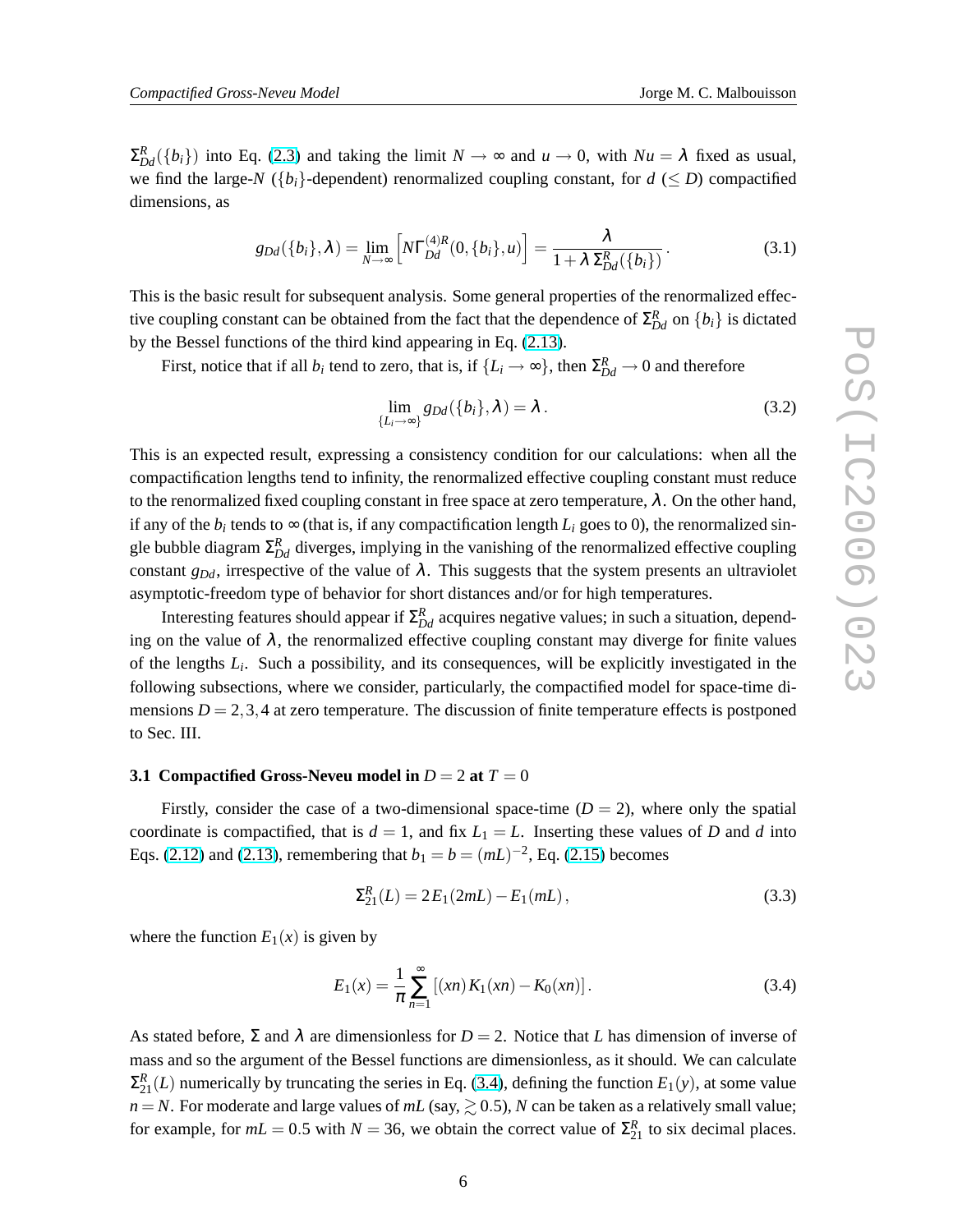

<span id="page-6-0"></span>

**Figure 1:** Plot of  $S = \sum_{21}^{R} (L)$  as a function of *mL*.

However, due to the presence of positive and negative parcels in the summation and the fact that the functions  $K_0(z)$  and  $K_1(z)$  diverge for  $z \to 0$ , large values of *N* are required to calculate  $\Sigma_{21}^R$  for small values of *mL*; for  $mL = 0.005$ , we have to take  $N = 4500$  to obtain  $\Sigma_{21}^R$  to six decimal places.

Some features about the function  $\Sigma_{21}^{R}(L)$  can be obtained from the numerical treatment of Eq. [\(3.3\)](#page-5-0) and can also be visualized from from Fig. 1, where this quantity is plotted as a function of *mL*. As already remarked on general grounds,  $\Sigma_{21}^{R}(L)$  diverges ( $\rightarrow +\infty$ ) when  $L \rightarrow 0$  and tends to 0, through negative values, as  $L \to \infty$ . We find that  $\sum_{i=1}^{R} (L)$  vanishes for a specific value of *L*, which we denote by  $L_{\text{min}}^{(2)}$ , being negative for all  $L > L_{\text{min}}^{(2)}$ ; it also assumes a minimum (negative) value for a value of *L* we denote by  $L_{\text{max}}^{(2)}$ , for reasons that will be clarified later. Numerically, we find:  $L_{\text{min}}^{(2)} \simeq 0.78 \, \text{m}^{-1}$ ;  $L_{\text{max}}^{(2)} \simeq 1.68 \, \text{m}^{-1}$  and  $\Sigma_{21}^{\text{Rmin}} \simeq -0.0445$ . This dependence of  $\Sigma_{21}^{\text{R}}$  on *L*, in particular the fact that  $\Sigma_{21}^R(L)$  is negative for  $L > L_{\text{min}}^{(2)}$ , has remarkable influence on the behavior of the renormalized effective coupling constant.

In the present case, Eq. [\(3.1\)](#page-5-0) becomes

$$
g_{21}(L,\lambda) = \frac{\lambda}{1 + \lambda \Sigma_{21}^R(L)}.
$$
\n(3.5)

We first note that, independent of the value of  $\lambda$ ,  $g_{21}(L,\lambda)$  approaches 0 as  $L \to 0$ ; therefore, the system presents a kind of asymptotic-freedom behavior for short distances. On the other hand, starting from a low value of *L* (within the region of asymptotic freedom) and increasing the size of the system,  $g_{21}$  will present a divergence at a finite value of *L* ( $L_c^{(2)}$ ), if the value of the fixed coupling constant ( $\lambda$ ) is high enough. In fact, this will happen for all values of  $\lambda$  above the "critical value"  $\lambda_c^{(2)} = (-\Sigma_{21}^{Rmin})^{-1} \simeq 22.5$ . We interpret this result by stating that, in the strong-coupling regime  $(\lambda > \lambda_c^{(2)})$  the system gets spatially confined in a segment of length  $L_c^{(2)}(\lambda)$ . The behavior of the effective coupling as a function of *mL* is illustrated in Fig. [2,](#page-7-0) for some values of the fixed coupling constant  $\lambda$ .

From the definition of  $\lambda_c^{(2)}$ , we find that, for  $\lambda = \lambda_c^{(2)}$ , the divergence of  $g_{21}(L,\lambda)$  is reached as *L* approaches the value that makes  $\sum_{i=1}^{R}$  minimal, which we denoted by  $L_{\text{max}}^{(2)}$ . On the other hand, since  $g_{21}(L, \lambda \to \infty) = \Sigma_{21}^{R}(L), L_c^{(2)}(\lambda)$  tends to  $L_{\text{min}}^{(2)}$ , the zero of  $\Sigma_{21}^{R}$ , as  $\lambda \to \infty$ . In other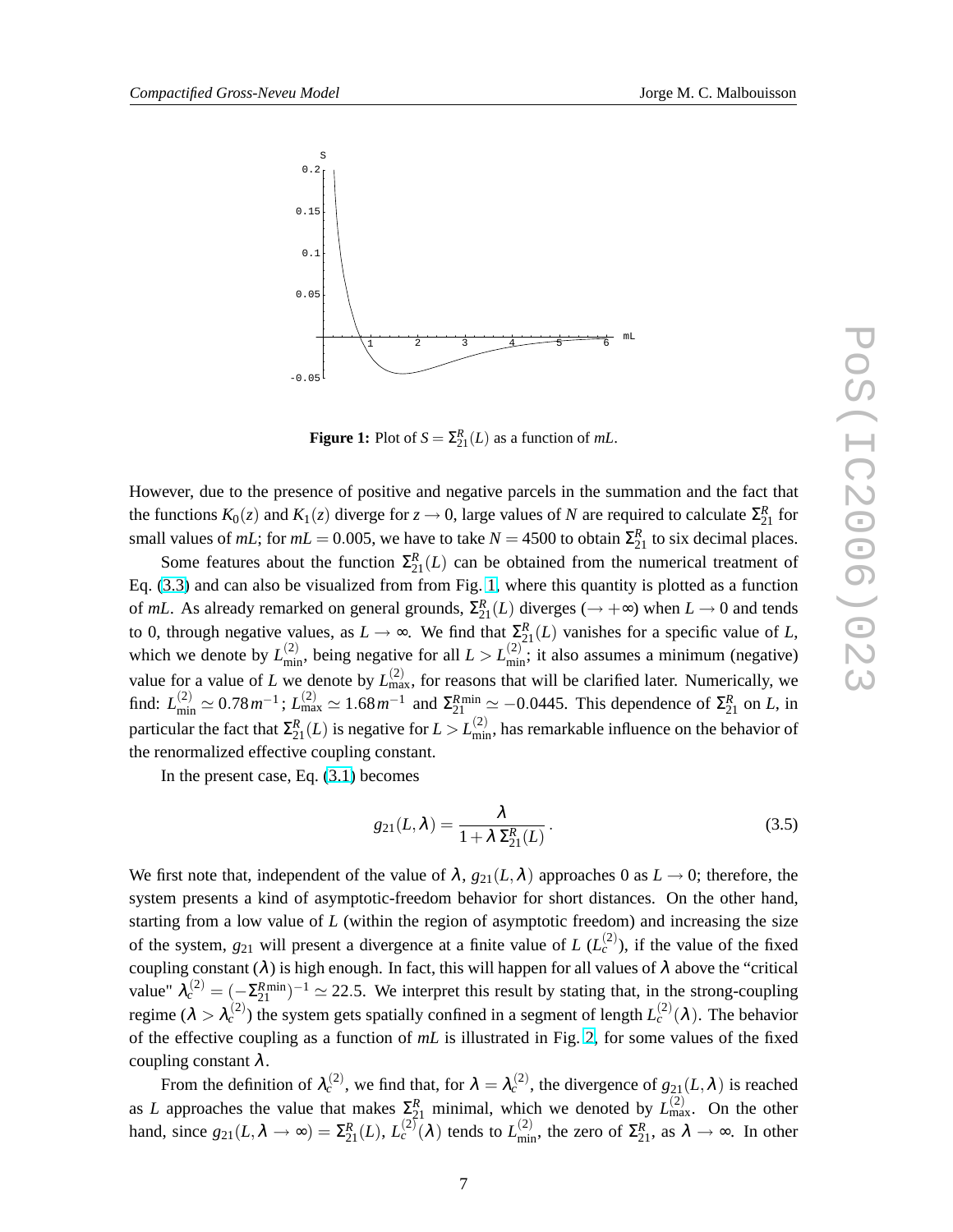<span id="page-7-0"></span>

**Figure 2:** Plots of the relative effective coupling constant,  $G = g_{21}(L,\lambda)/\lambda$ , as a function of *mL* for some values of λ: 12.0 (dashed line), 17.0 (dotted-dashed line), 20.0 (dotted line) and 22.5 (full line). The dotted vertical lines, passing by  $L_{\text{min}}^{(2)} \simeq 0.78 \, m^{-1}$  and  $L_{\text{max}}^{(2)} \simeq 1.68 \, m^{-1}$ , are plotted as a visual guide.

words, the confining length  $L_c^{(2)}(\lambda)$  pertains to the interval  $\left(L_{\text{min}}^{(2)}, L_{\text{max}}^{(2)}\right]$ . For a given value of  $\lambda$ , the confining length  $L_c^{(2)}(\lambda)$  can be found numerically by determining the smallest solution of the equation  $1 + \lambda \Sigma_{21}^R(L) = 0$ . These results are presented in Fig. 3, where we plot  $mL_c^{(2)}(\lambda)$  as a function of  $l = \lambda / \lambda_c^{(2)}$ .



**Figure 3:** Plot of the confining length (in units of  $m^{-1}$ ), as a function of  $l = \lambda / \lambda_c^{(2)}$ ; the horizontal dashed lines correspond to the limiting values  $mL_{\text{min}}^{(2)} \simeq 0.78$  and  $mL_{\text{max}}^{(2)} \simeq 1.68$ .

#### **3.2 Compactified** 3**-***D* **Gross-Neveu model at** *T* = 0

We start by considering the 3-*D* model at zero temperature, with two compactified dimensions. We should then take  $D = 3$  and  $d = 2$  in formulas [\(2.12-2.15\)](#page-4-0), with  $L_1$  and  $L_2$  being the compactification lengths associated with the two spatial coordinates *x*<sub>1</sub> and *x*<sub>2</sub>, measured in units of  $m^{-1}$  ( $\sqrt{b_1}$ ) and  $\sqrt{b_2}$ , respectively). Using that  $K_{\pm \frac{1}{2}}(z) = \sqrt{\pi} \exp(-z)/\sqrt{2z}$  and summing geometric series, we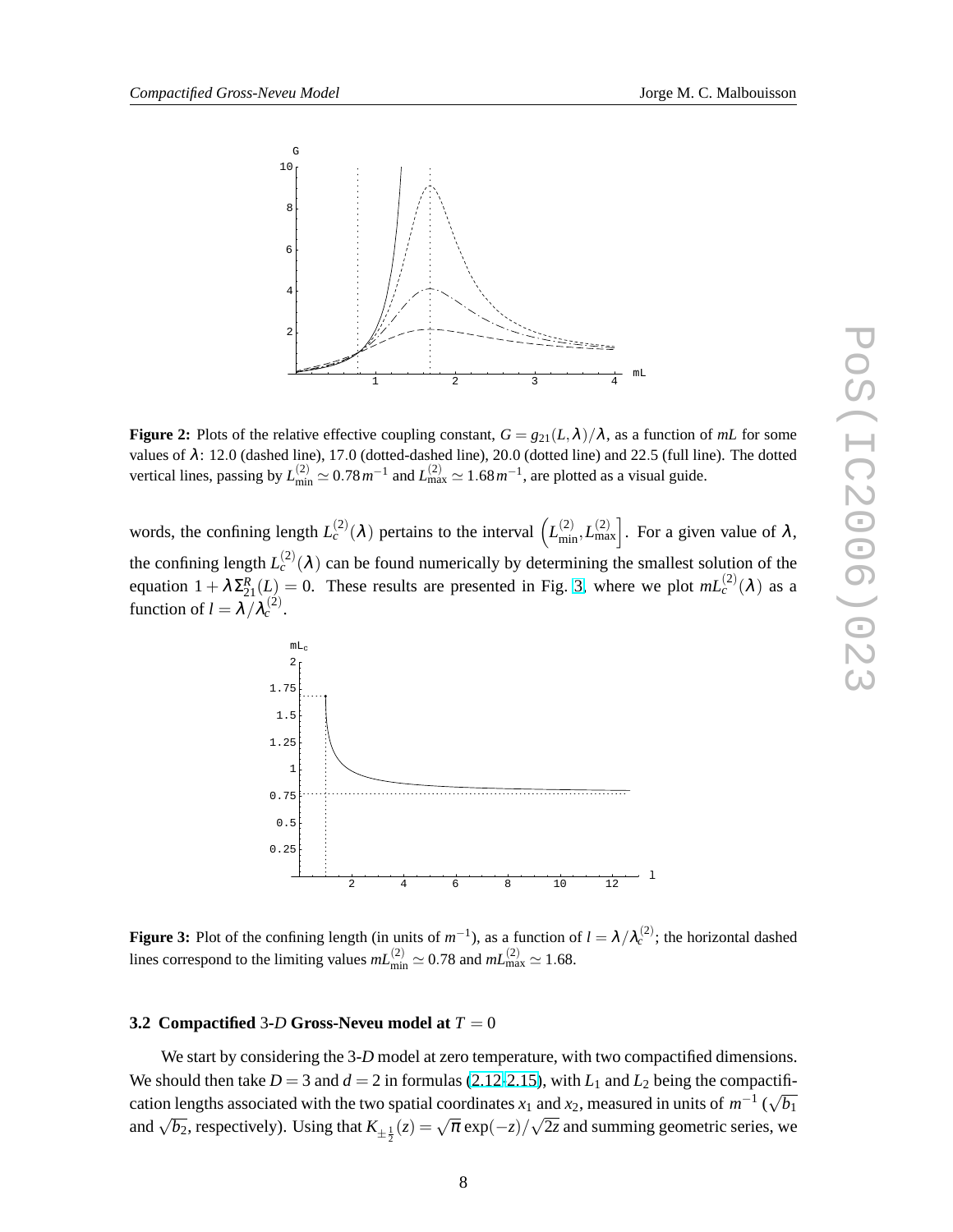<span id="page-8-0"></span>find the following expression for the renormalized bubble diagram

$$
\frac{\Sigma_{32}^{R}(L_1, L_2)}{m} = \frac{1}{2\pi} \left[ \frac{1}{L_1} \log(1 + e^{-L_1}) + \frac{1}{L_2} \log(1 + e^{-L_2}) \right]
$$

$$
- \frac{1}{2\pi} \left[ \frac{1}{1 + e^{L_1}} + \frac{1}{1 + e^{L_2}} \right]
$$

$$
+ \frac{1}{\pi} \left[ G_2(L_1, L_2) - 2 G_2(L_1, 2L_2) - 2 G_2(2L_1, L_2) + 4 G_2(2L_1, 2L_2) \right], \quad (3.6)
$$

where the function  $G_2(x, y)$  is defined by

$$
G_2(x,y) = \sum_{n,l=1}^{\infty} \exp\left(-\sqrt{x^2n^2 + y^2l^2}\right) \left[1 - \frac{1}{\sqrt{x^2n^2 + y^2l^2}}\right].
$$
 (3.7)

Notice that the numerical computation of  $\Sigma_{32}^R(L_1,L_2)$  is greatly facilitated by the fact that the double series defining the function  $G_2(y, z)$  is rapidly convergent.

We remark, initially, that by taking one of the compactifications lengths going to infinity in the expression (3.6), all terms depending on it vanish and we regain the renormalized bubble diagram for the case where only one spatial dimension is compactified in the 3-*D* model; thus, particularly, all the results of Ref. [\[3\]](#page-14-0) follow. We see explicitly that if both  $L_1$  and  $L_2$  tend simultaneously to  $\infty$ ,  $\Sigma_{32}^R$  goes to zero and  $g_{32} \to \lambda$ , confirming the general statement made above. Also, if either  $L_1$ or  $L_2$  tends to 0,  $\Sigma_{32}^R \rightarrow +\infty$  implying that the system gets asymptotically free, with the effective coupling constant vanishing in this limit. However, instead of work in more general grounds, we shall restrict our analysis to the case where the system is confined within a square of size *L*, by considering  $L_1 = L_2 = L$  and without loosing the generality our results may have.

The quantity  $\Sigma_{32}^{R}(L,L)/m$  behaves, as a function of *L* (measured in units of  $m^{-1}$ ), in the same way as it appears in Fig[.1.](#page-6-0) We find that it vanishes for a specific value of *L*,  $L_{\text{min}}^{(3)}$ , being negative for all  $L \ge L_{\text{min}}^{(3)}$ ; it also assumes an absolute minimum (negative) value for a value of *L* denoted by  $L_{\text{max}}^{(3)}$ . Numerically, we find:  $L_{\text{min}}^{(3)} \simeq 1.30 \, m^{-1}$ ,  $L_{\text{max}}^{(3)} \simeq 2.10 \, m^{-1}$  and  $\Sigma_{32}^{R \text{min}} \simeq -0.0099 \, m$ . This behavior of  $\Sigma_{32}^R(L,L)$  has deep implications on the renormalized effective coupling constant.

In fact, in the present case, Eq. [\(3.1\)](#page-5-0) reduces to  $g_{32}(L,\lambda) = \lambda/[1 + \lambda \Sigma_{32}^R(L)]$  and we find that, for  $\lambda \geq \lambda_c^{(3)} = (-\Sigma_{32}^{Rmin})^{-1} \simeq 101 \, \text{m}^{-1}$ , the denominator vanishes for a finite value of *L*,  $L_c^{(3)}(\lambda)$ , leading to a divergence in the renormalized effective coupling constant. The behavior of the effective coupling as a function of *L*, for increasing values of the fixed coupling constant  $\lambda$ , can be illustrated showing the same pattern as that of Fig. [2](#page-7-0) for the preceding case. We find that can be illustrated showing the same pattern as that of Fig. 2 for the preceding case. We find that the divergence occurs at  $L_c^{(3)}(\lambda) \in (L_{\text{min}}^{(3)}, L_{\text{max}}^{(3)})$ . Again, we interpret such a result by considering the system spatially confined in the sense that, starting with *L* small (in the region of asymptotic freedom), the size of the square can not go above  $L_c^{(3)}(\lambda)$  since  $g_{32}(L,\lambda) \to \infty$  as  $L \to L_c^{(3)}(\lambda)$ . The confining length  $L_c^{(3)}(\lambda)$  is given by the smallest root of the equation  $1+\lambda \Sigma_{32}^R(L) = 0$ ; its behavior as a function of the relative effective coupling constant,  $l = \lambda / \lambda_c^{(3)}$ , follows the same trend as in that in Fig. [3](#page-7-0) but with the limiting values  $L_{\text{min}}^{(3)} \simeq 1.30 \, \text{m}^{-1}$  and  $L_{\text{max}}^{(3)} \simeq 2.10 \, \text{m}^{-1}$ .

#### **3.3** *D* = 4 **case at zero temperature**

Let us now consider the 4-dimensional Gross-Neveu model where all three spatial coordinates have been compactified. Replacing all  $b_i^{-1}$  by  $L^{-2}$  (again, measured in units of  $m^{-1}$ ) in Eqs. [\(2.12-](#page-4-0)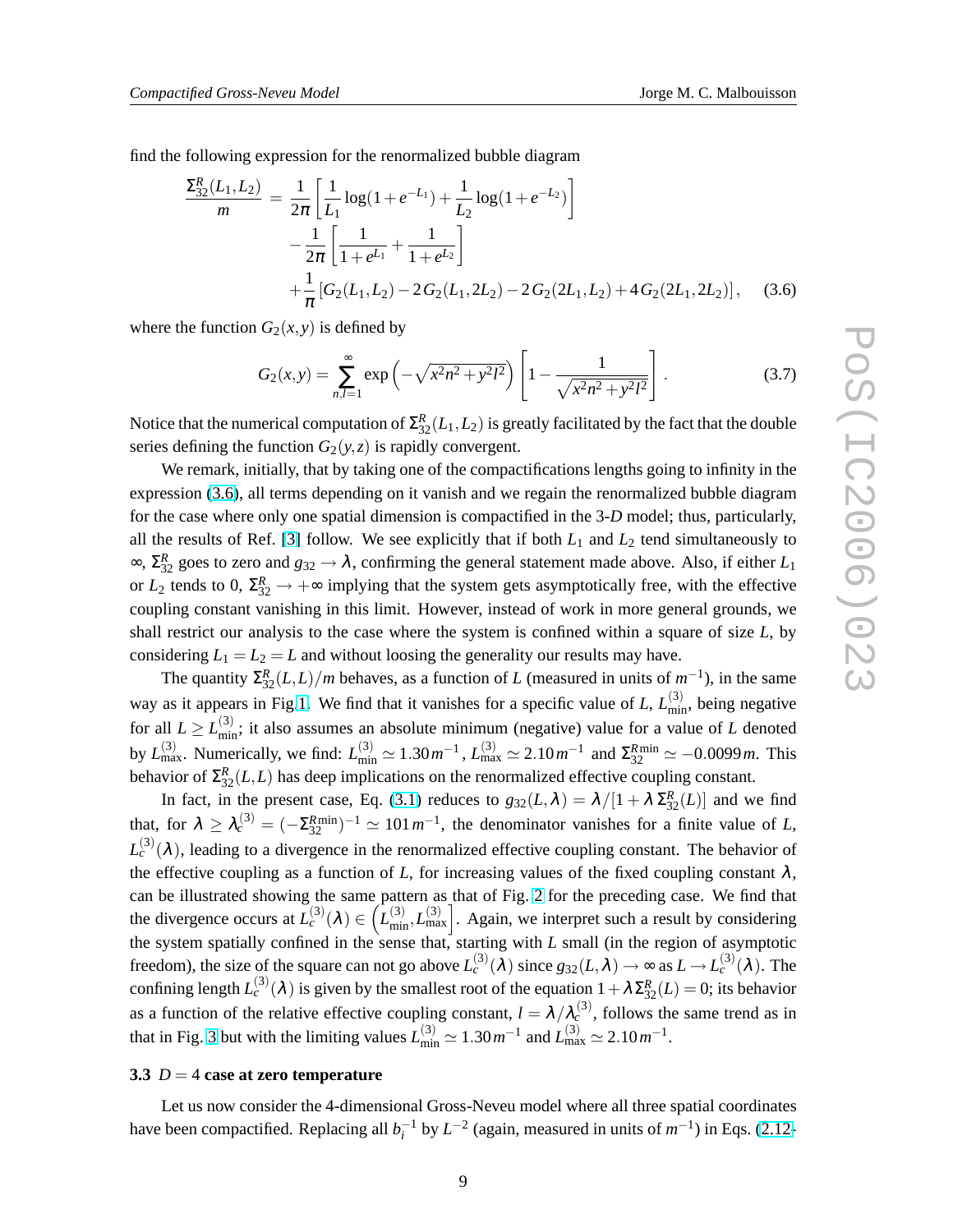<span id="page-9-0"></span>[2.15\)](#page-4-0), which corresponds to consider the system confined within a cubic box, we obtain

$$
\Sigma_{43}^{R}(L) = m^{2} [6H_{1}(2L) - 3H_{1}(L) + 6H_{2}(L, L) \n- 24H_{2}(L, 2L) + 24H_{2}(2L, 2L) - 4H_{3}(L, L, L) \n+ 24H_{3}(L, L, 2L) - 48H_{3}(L, 2L, 2L) + 32H_{3}(2L, 2L, 2L)].
$$
\n(3.8)

where the functions  $H_j$ ,  $j = 1, 2, 3$ , are defined by

$$
H_1(x) = \frac{1}{2\pi^2} \sum_{n=1}^{\infty} \left[ K_0(xn) - \frac{K_1(xn)}{(xn)} \right],
$$
\n(3.9)

$$
H_2(x,y) = \frac{1}{2\pi^2} \sum_{n,l=1}^{\infty} \left[ K_0 \left( \sqrt{x^2 n^2 + y^2 l^2} \right) - \frac{K_1(\sqrt{x^2 n^2 + y^2 l^2})}{(\sqrt{x^2 n^2 + y^2 l^2})} \right],
$$
(3.10)

$$
H_3(x, y, z) = \frac{1}{2\pi^2} \sum_{n,l,r=1}^{\infty} \left[ K_0 \left( \sqrt{x^2 n^2 + y^2 l^2 + z^2 r^2} \right) - \frac{K_1(\sqrt{x^2 n^2 + y^2 l^2})}{(\sqrt{x^2 n^2 + y^2 l^2 + z^2 r^2})} \right].
$$
 (3.11)

The quantity  $\Sigma_{43}^R(L)/m^2$  has the same behavior as its counterparts for  $D = 2$  and  $D = 3$ . We find numerically that  $\Sigma_{43}^R(L)$  vanishes for  $L = L_{\text{min}}^{(4)} \simeq 1.68 \, \text{m}^{-1}$ , being negative for  $L > L_{\text{min}}^{(4)}$ , and assumes the minimum value,  $\Sigma_{43}^{Rmin} \simeq -0.002275 \, m^2$ , when  $L = L_{\text{max}}^{(4)} \simeq 2.37 \, m^{-1}$ .

As in the other cases discussed in detail before, the renormalized effective coupling constant,  $g_{43}(L,\lambda) = \lambda/[1 + \lambda \Sigma_{43}^R(L)]$ , diverges at a finite value of L,  $L_c^{(4)}(\lambda)$ , if  $\lambda \ge \lambda_c^{(4)} = -(\Sigma_{43}^{Rmin})^{-1} \approx 439.5 \, m^{-2}$ , meaning that the system gets confined in a cubic box of edge  $L_c^{(4)}(\lambda) \in (L_{min}^{(4)}, L_{max}^{(4)}]$ . ا - $L_{\text{min}}^{(4)}, L_{\text{max}}^{(4)}$ . The plot of  $L_c^{(4)}(\lambda)$ , as a function of  $l = \lambda/\lambda_c^{(4)}$ , shows the similar features as that of Fig. [3,](#page-7-0) but with the limiting values  $L_{\text{min}}^{(4)} \simeq 1.68 \, m^{-1}$  and  $L_{\text{max}}^{(4)} \simeq 2.37 \, m^{-1}$ .

## **4. Effect of temperature on the compactified Gross-Neveu model**

We now discuss the effect of raising the temperature on the renormalized effective coupling constant for the Gross-Neveu model with all spatial dimensions compactified. Finite temperature is introduced through the compactification of the time coordinate, with the compactification length given by  $L_D = \beta = 1/T$ . Although in an Euclidean theory time and space coordinates are treated on the same footing, the interpretation of their compactifications are rather distinct. On general grounds, we expect that the dependence of  $\Sigma_D^R$  and  $g_D$  on  $\beta$  should follow similar patterns as that for the dependence with *L*. In fact, as  $\beta \to 0$  (that is,  $T \to \infty$ ),  $\Sigma_D^R \to \infty$  implying that  $g_D \to 0$ , independently of the value of the fixed coupling constant  $\lambda$ ; thus, we have asymptotic-freedom behavior for very high temperatures. Therefore, we expect that, starting from the compactified model at  $T = 0$  with  $\lambda \geq \lambda_c^{(D)}$ , raising the temperature will lead to the suppression of the divergence of *g<sup>D</sup>* and the consequent deconfinement of the system. In this section, we discuss this deconfining transition and determine the deconfining temperature for the cases of  $D = 2,3,4$ .

4.1  $D = 2$ 

We now consider the effect of finite temperature on the 2-*D* compactified model. For that, we take the second Euclidean coordinate (the imaginary time,  $x_2$ ) compactified in a length  $L_2 = \beta =$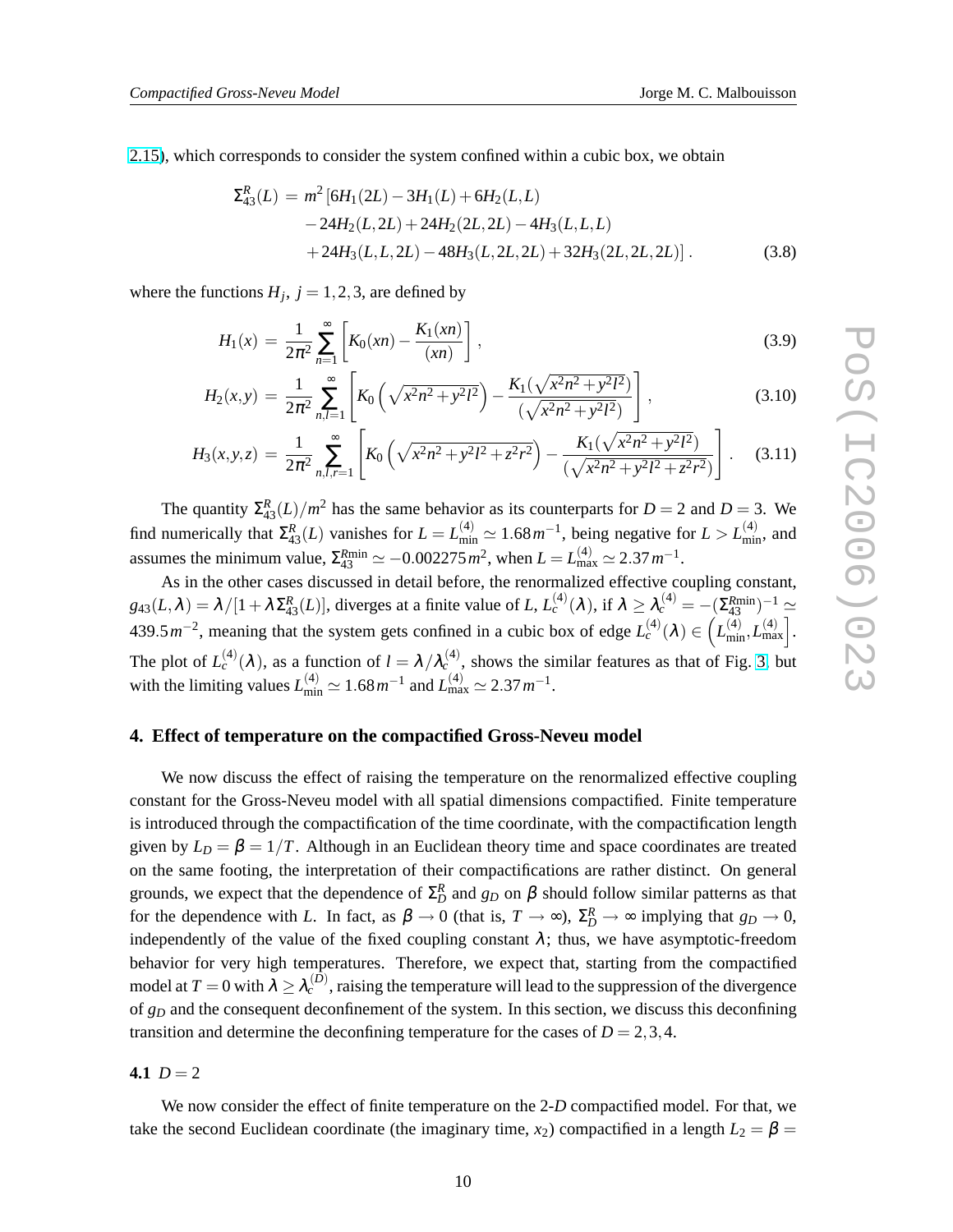<span id="page-10-0"></span> $1/T$ , *T* being the temperature. In this case, the *L* and  $\beta$ -dependent bubble diagram, obtained from Eqs. [\(2.13-2.15\)](#page-4-0) with  $b_1 = L^{-2}$  and  $b_2 = \beta^{-2}$  (*L* and  $\beta$  measured in units of  $m^{-1}$ ), can be written as

$$
\Sigma_{22}^{R}(L,\beta) = 2E_1(2L) - E_1(L) + 2E_1(2\beta) - E_1(\beta)
$$
  
+2E\_2(L,\beta) - 4E\_2(2L,\beta) - 4E\_2(L,2\beta) + 8E\_2(2L,2\beta), (4.1)

where the function  $E_1(x)$  is given by Eq. [\(3.4\)](#page-5-0) and the function  $E_2(x, y)$  is defined by

$$
E_2(x,y) = \frac{1}{\pi} \sum_{n,l=1}^{\infty} \left\{ \left( \sqrt{x^2 n^2 + y^2 l^2} \right) K_1 \left( \sqrt{x^2 n^2 + y^2 l^2} \right) - K_0 \left( \sqrt{x^2 n^2 + y^2 l^2} \right) \right\}.
$$
 (4.2)

Firstly, observe that if  $\beta \to \infty$ , all terms depending on  $\beta$  vanishes and  $\Sigma_{22}^R(L,\beta)$  reduces to the expression for zero temperature,  $\Sigma_{21}^{R}(L)$ . On the other hand, independently of the value of  $\lambda$ , if  $\beta \to 0$ ,  $\Sigma_{22}^R(L,\beta) \to \infty$  and the system becomes asymptotically free; therefore, we expect that raising the temperature tends to suppress the divergence of *g*, favoring the disappearance of the mentioned spatial confinement. Such a reasoning implies that, for a given value of  $\lambda \geq \lambda_c^{(2)}$ , there exists a temperature,  $T_d^{(2)}$  $d_d^{(2)}(\lambda)$ , at which the divergence in *g* disappears and the system becomes spatially unconfined. We can determine  $T_d^{(2)}$  $g_d^{(2)}(\lambda)$  by analyzing the behavior of  $g_{22}^{-1}(L,\beta,\lambda)$  as *T* is increased.



**Figure 4:** Inverse of the effective coupling constant  $g_{22}^{-1}$ , with  $\lambda = 30$  fixed, as a function of *L* (in units of  $m^{-1}$ ), for some values of  $\beta$  (in units of  $m^{-1}$ ): 2.4, 1.15 and 1.0 (dashed, full and dotted lines, respectively).

In Fig. 4, we plot  $g_{22}^{-1}(L,\beta,\lambda)$  as a function of *L*, for some values of  $\beta$  and a fixed value of  $\lambda > \lambda_c^{(2)}$ . We find that, in this example with  $\lambda = 30$ , the minimum value of  $g_{22}^{-1}$  vanishes for  $\beta =$  $\beta_d^{(2)} \simeq 1.15 \, m^{-1}$  and is positive for  $\beta > \beta_d^{(2)}$  $d_d^{(2)}$ , no divergence of  $g_{22}$  existing at temperatures above  $(\beta_d^{(2)}$  $g_d^{(2)}$ )<sup>-1</sup>. Thus, the deconfining temperature is given by  $T_d^{(2)} = (\beta_d^{(2)})$  $\chi_d^{(2)}$ )<sup>-1</sup>  $\simeq$  0.87*m*, for  $\lambda = 30$ . The dependence of the deconfining temperature on  $\lambda$  is presented in Fig. [5.](#page-11-0)

#### 4.2  $D = 3$

We now investigate the effect of the temperature in the compactified 3-*D* Gross-Neveu model by considering the coordinate  $x_3$  (the imaginary time) compactified in a length  $\beta = 1/T$ . Taking,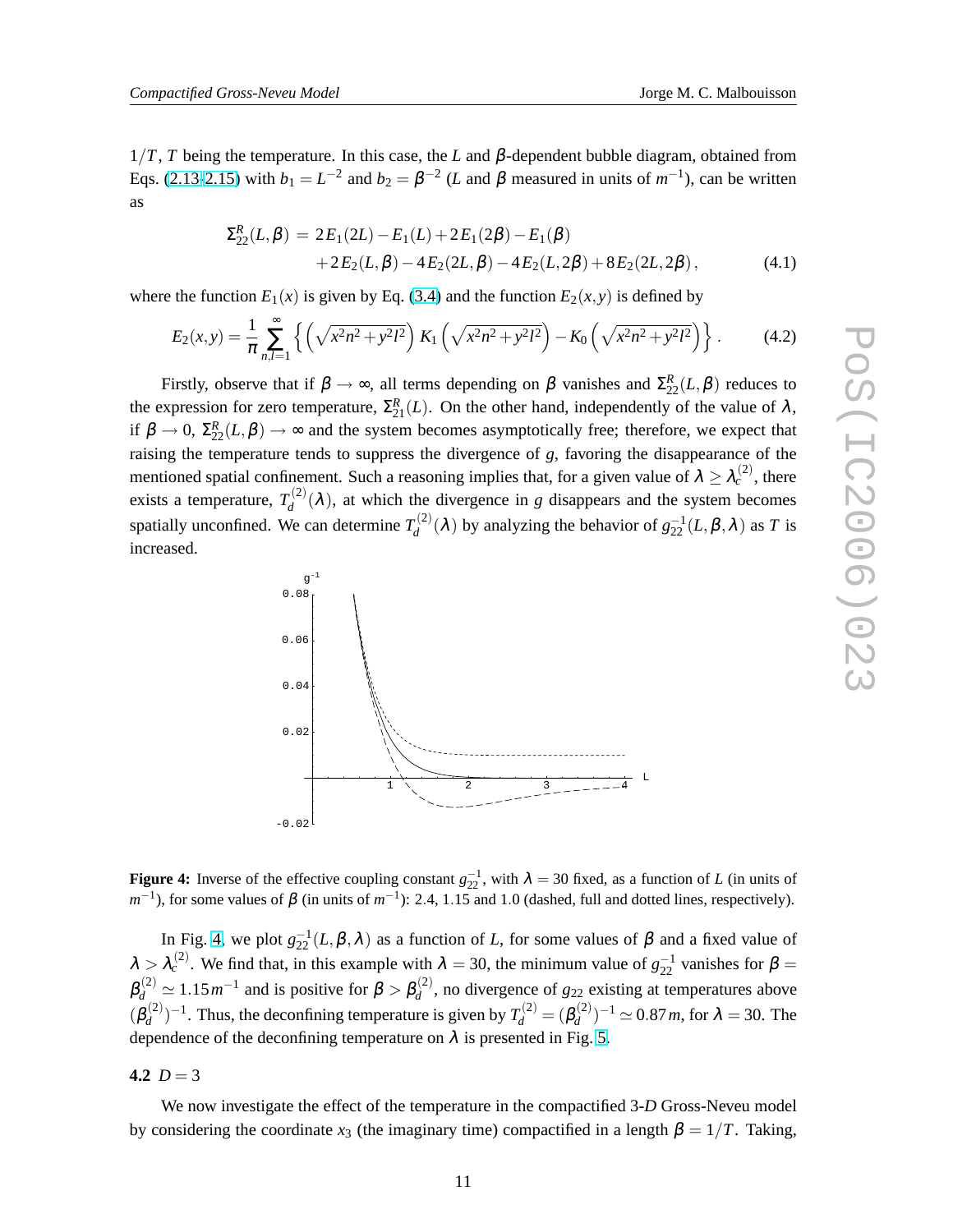<span id="page-11-0"></span>

**Figure 5:** Deconfining temperature  $T_d^{(2)}$  $d^{(2)}(\lambda)$  (in units of *m*), as a function of  $l = \lambda/\lambda_c^{(2)}$ ; the horizontal dashed lines correspond to the limiting values  $T_{\text{min}}^{(2)} \simeq 0.65 \, \text{m}$  and  $T_{\text{max}}^{(2)} \simeq 1.29 \, \text{m}$ .

again,  $b_1 = b_2 = L^{-2}$  and fixing  $b_3 = \beta^{-2}$  in Eqs. [\(2.13-2.15\)](#page-4-0), the *L*- $\beta$  dependent bubble diagram, is given by

$$
\frac{\Sigma_{33}^{R}(L,\beta)}{m} = \frac{1}{2\pi} \left[ \frac{2}{L} \log(1+e^{-L}) + \frac{1}{\beta} \log(1+e^{-\beta}) \right] \n- \frac{1}{2\pi} \left[ \frac{2}{1+e^{L}} + \frac{1}{1+e^{\beta}} \right] \n+ \frac{1}{\pi} \left[ G_{2}(L,L) + 2 G_{2}(L,\beta) - 4 G_{2}(L,2L) - 4 G_{2}(L,2\beta) \right] \n- 4 G_{2}(2L,\beta) + 4 G_{2}(2L,2L) + 8 G_{2}(2L,2\beta)] \n- \frac{1}{\pi} \left[ 2 G_{3}(L,L,\beta) - 4 G_{3}(L,L,2\beta) - 8 G_{3}(2L,L,\beta) \right] \n+ 8 G_{3}(2L,2L,\beta) + 16 G_{3}(2L,L,2\beta) - 16 G_{3}(2L,2L,2\beta) \right], \quad (4.3)
$$

where  $G_2(x, y)$  is given by Eq. [\(3.7\)](#page-8-0) and the function  $G_3(x, y, z)$  is defined by

$$
G_3(x, y, z) = \sum_{n, l, r=1}^{\infty} \exp\left(-\sqrt{x^2 n^2 + y^2 l^2 + z^2 r^2}\right) \left[1 - \frac{1}{\sqrt{x^2 n^2 + y^2 l^2 + z^2 r^2}}\right].
$$
 (4.4)

Note that, making  $\beta \rightarrow \infty$ , Eq. (4.3) reduces to  $\Sigma_{32}^R(L)$ , obtained from [\(3.6\)](#page-8-0) with  $L_1 = L_2 = L$ .

As before, the increase of the temperature destroys the spatial confinement that exists for  $\lambda \geq$  $\lambda_c^{(3)}$  at  $T=0$ . We can determine the deconfining temperature by searching for the value of  $\beta(\lambda)$  for which the minimum of the inverse of the effective renormalized coupling constant,  $g_{33}^{-1}(L,\beta,\lambda)$  =  $(1 + \lambda \Sigma_{33}^R(L, \beta))/\lambda$ , vanishes. For example, taking the specific case of  $\lambda = 110 m^{-1}$ , we find  $\beta_d^{(3)} \simeq 1.65 \, m^{-1}$  which corresponds to the deconfining temperature  $T_d^{(3)} \simeq 0.61 \, m$ ; this result can be illustrated in a figure with the same pattern as that appearing in Fig. [4](#page-10-0) for the  $D = 2$  case. The plot of  $T_d^{(3)}$  $d_{d}^{(3)}(\lambda)$ , as a function of  $l = \lambda/\lambda_c^{(3)}$ , has the same aspect as that in Fig. 5 with the limiting values  $T_{dmin}^{(3)} \simeq 0.54 \, m$  and  $T_{dmax}^{(3)} \simeq 0.87 \, m$ .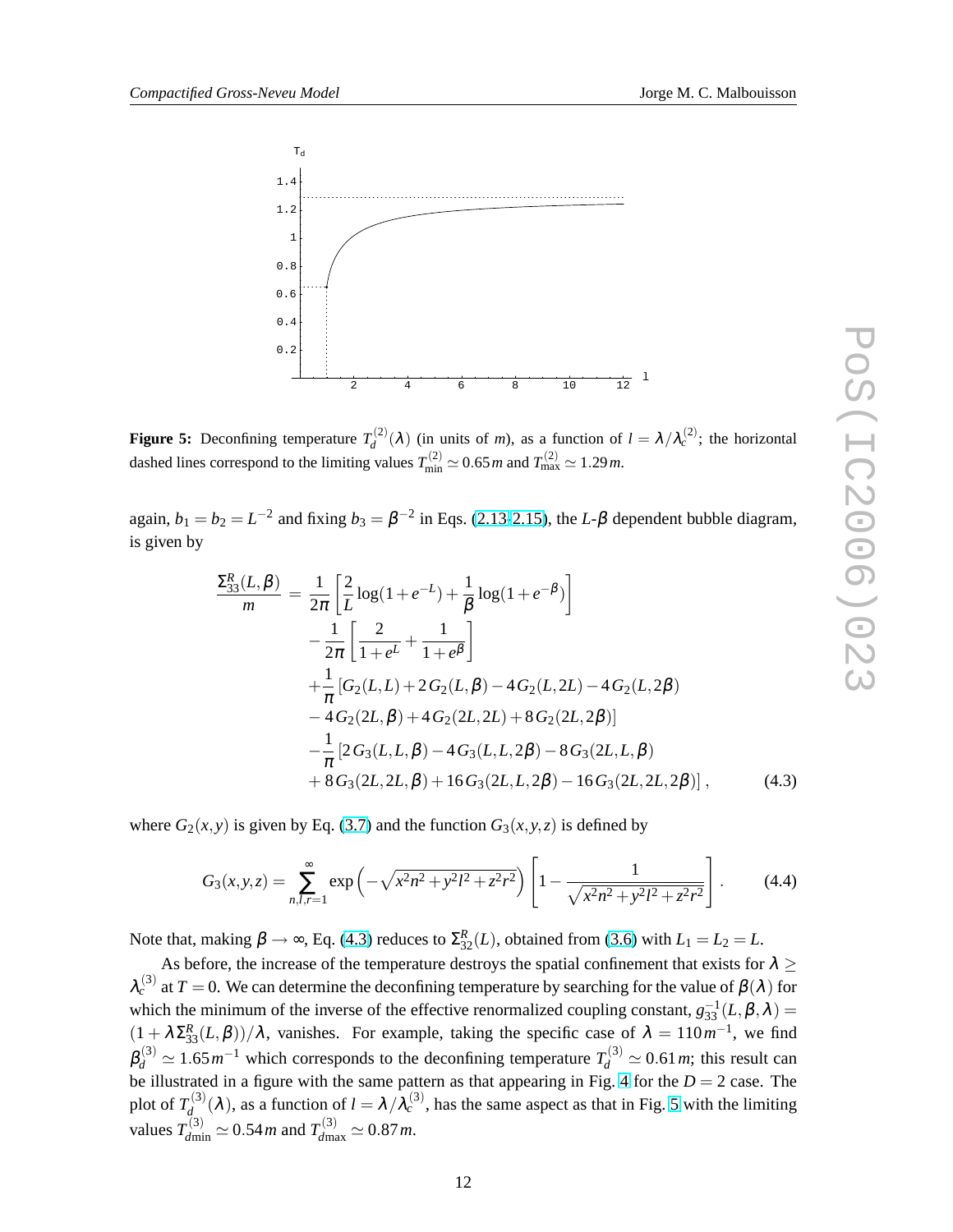# 4.3  $D = 4$

To look at the effect of finite temperature and determine the deconfining temperature for the fully compactified model in  $D = 4$ , we need to compactify the imaginary time besides the spatial coordinates. With  $b_4 = \beta^{-2}$ , measuring the lengths in units of  $m^{-1}$ , we find from Eqs. [\(2.12-2.15\)](#page-4-0) that

$$
\Sigma_{44}^{R}(L,\beta) = m^{2} [6H_{1}(2L) - 3H_{1}(L) + 2H_{1}(2\beta) - H_{1}(\beta) + 6H_{2}(L,L) + 6H_{2}(L,\beta)
$$
  
\n
$$
-24H_{2}(L,2L) - 12H_{2}(L,2\beta) - 12H_{2}(2L,\beta) + 24H_{2}(2L,2L) + 24H_{2}(2L,2\beta)
$$
  
\n
$$
-4H_{3}(L,L,L) - 12H_{3}(L,L,\beta) + 24H_{3}(L,L,2L) + 48H_{3}(L,2L,\beta)
$$
  
\n
$$
+24H_{3}(L,L,2\beta) - 48H_{3}(L,2L,2L) - 48H_{3}(2L,2L,\beta) - 96H_{3}(L,2L,2\beta)
$$
  
\n
$$
+32H_{3}(2L,2L,2L) + 96H_{3}(2L,2L,2\beta) + 8H_{4}(L,L,L,\beta)
$$
  
\n
$$
-48H_{4}(L,L,2L,\beta) - 16H_{4}(L,L,L,2\beta) + 192H_{4}(L,2L,2L,\beta)
$$
  
\n
$$
+96H_{4}(L,L,2L,2\beta) - 64H_{4}(2L,2L,2L,\beta)
$$
  
\n
$$
-192H_{4}(L,2L,2L,2\beta) + 128H_{4}(2L,2L,2L,2\beta)].
$$
 (4.5)

where the functions  $H_1$ ,  $H_2$  and  $H_3$  are given by Eqs. [\(3.9-3.11\)](#page-9-0), and  $H_4(x, y, z, w)$  is defined by

$$
H_4(x, y, z, w) = \frac{1}{2\pi^2} \sum_{n,l,r,s=1}^{\infty} \left[ K_0 \left( \sqrt{x^2 n^2 + y^2 l^2 + z^2 r^2 + w^2 s^2} \right) - \frac{K_1 \left( \sqrt{x^2 n^2 + y^2 l^2 + z^2 r^2 + w^2 s^2} \right)}{\sqrt{x^2 n^2 + y^2 l^2 + z^2 r^2 + w^2 s^2}} \right].
$$
\n(4.6)

As before, we can determine the deconfining temperature by searching for the value of  $\beta(\lambda)$ for which the minimum of the inverse of the effective renormalized coupling constant,  $g_{44}^{-1}(L,\beta,\lambda)$  =  $(1 + \lambda \Sigma_{44}^R(L, \beta))/\lambda$ , vanishes. For example, taking the specific case of  $\lambda = 620 m^{-2}$ , we find  $\beta_d^{(4)} \simeq 1.707 \, m^{-1}$  which corresponds to the deconfining temperature  $T_d^{(3)} \simeq 0.59 \, m$ . However, in the case of  $D = 4$ , the lowest value of  $T_{dmin}^{(4)} = 0$ ; this means that, for  $\lambda = \lambda_c^{(4)}$  the system is confined at  $T = 0$ , but it becomes unconfined at any finite T; the upper bound of the deconfining temperature is  $T_{d\text{max}}^{(4)} \simeq 0.7 \text{ m}.$ 

# **5. Concluding remarks**

We have analyzed the *N*-component D-dimensional massive Gross-Neveu model with compactified spatial dimensions, both at zero and finite temperatures. The large-*N* effective coupling constant  $g$ , for  $T = 0$ , shows a kind of asymptotic freedom behavior, vanishing when the comapctification length tends to zero, irrespective to the value of the fixed coupling constant  $\lambda$ . In the strong coupling regime, where the fixed coupling constant is greater than some critical value, starting from small compactification lengths and increasing the size of the system, a divergence of the renormalized effective coupling constant appears at a given length,  $L_c(\lambda)$ , signalizing that the system gets spatial confined. When the temperature is raised, a deconfining transition occurs at a temperature  $T_d(\lambda)$ , as the minimum of the inverse of the renormalized effective coupling constant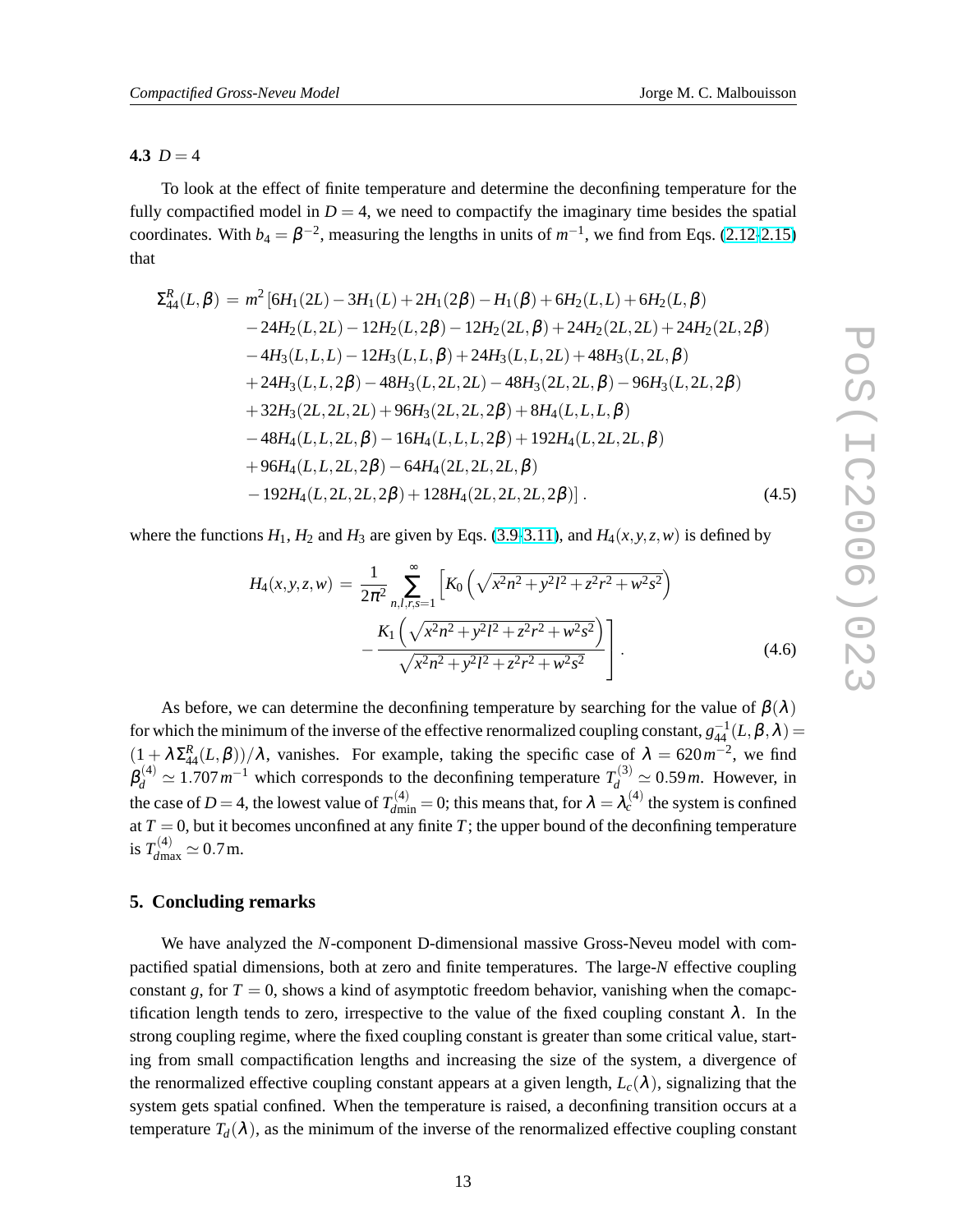reaches zero. These general aspects of the model hold for arbitrary values of *D*, as explicitly shown for  $D = 2, 3, 4$ .

It should be emphasized that these results are intrinsic of the model, do not emerging from any adjustment. The limit values of  $L_c(\lambda)$  and  $T_d(\lambda)$  depend only on the fermion mass. Thus, to get an estimate of these values we have to fix the parameter *m*. To do so, we consider the Gross-Neveu model as an effective theory for the strong interaction (in which the gluon propagators have been shrank, similarly to the Fermi treatment of the week force) and take *m* to be the constituent quark mass,  $m \approx 350 \text{ MeV} \simeq 1.75 \text{ fm}^{-1}$  [\[15\]](#page-14-0). With such a choice, for the model with  $D = 3$  and both spatial coordinates compactified, we find  $0.74 \text{ fm} < L_c(\lambda) < 1.20 \text{ fm}$  and, correspondingly,  $305 \text{ MeV} > T_d(\lambda) > 189 \text{ MeV}$ . These values should be compared with the experimentally measured proton charge diameter ( $\approx 1.74$  fm) [\[16\]](#page-14-0) and the estimated deconfining temperature ( $\approx 200$  MeV) for hadronic matter [\[17\]](#page-14-0). A detailed analysis of such a comparison, for arbitrary dimension and in particular for  $D = 4$ , will be presented elsewhere.

#### **Appendix: Analytical continuation of the multivariable** *zeta* **function**

Here, we summarize the steps to obtain Eq. [\(2.10\)](#page-3-0). First, rewrite Eq. [\(2.9\)](#page-3-0) in terms of sums over positive integers,

$$
Z_d^{h^2}(\eta; a_1, ..., a_d) = \frac{1}{h^{2\eta}} + 2 \sum_{i=1}^d \sum_{n_i=1}^\infty (a_i n_i^2 + h^2)^{-\eta}
$$
  
+ 
$$
2^2 \sum_{i < j=1}^d \sum_{n_i, n_j=1}^\infty (a_i n_i^2 + a_j n_j^2 + h^2)^{-\eta} + \cdots
$$
  
+ 
$$
2^d \sum_{n_1, ..., n_d=1}^\infty (a_1 n_1^2 + \cdots + a_d n_d^2 + h^2)^{-\eta}.
$$

Using the identity,

$$
\frac{1}{\Delta \eta} = \frac{1}{\Gamma(\eta)} \int_0^\infty dt \ t^{\eta - 1} e^{-\Delta t},
$$

we get,

$$
Z_d^{h^2}(\eta; a_1,...,a_d) = \frac{1}{\Gamma(\eta)} \int_0^{\infty} dt \, t^{\eta-1} e^{-h^2 t} \left[ 1 + 2 \sum_{i=1}^d T_1(t, a_i) ++ 2^2 \sum_{i,j=1}^d T_2(t, a_i, a_j) + \dots + 2^d T_d(t, a_1,...,a_d) \right],
$$

where,

$$
T_1(t, a_i) = \sum_{n_i=1}^{\infty} e^{-a_i n_i^2 t} ,
$$
  
\n
$$
T_j(t, a_1, ..., a_j) = T_{j-1}(t, a_1, ..., a_{j-1}) T_1(t, a_j) , j = 2, ..., d.
$$

Considering the property of functions *T*1,

$$
T_1(t, a_i) = -\frac{1}{2} + \sqrt{\frac{\pi}{a_i t}} \left[ \frac{1}{2} + S(\frac{\pi^2}{a_i t}) \right],
$$